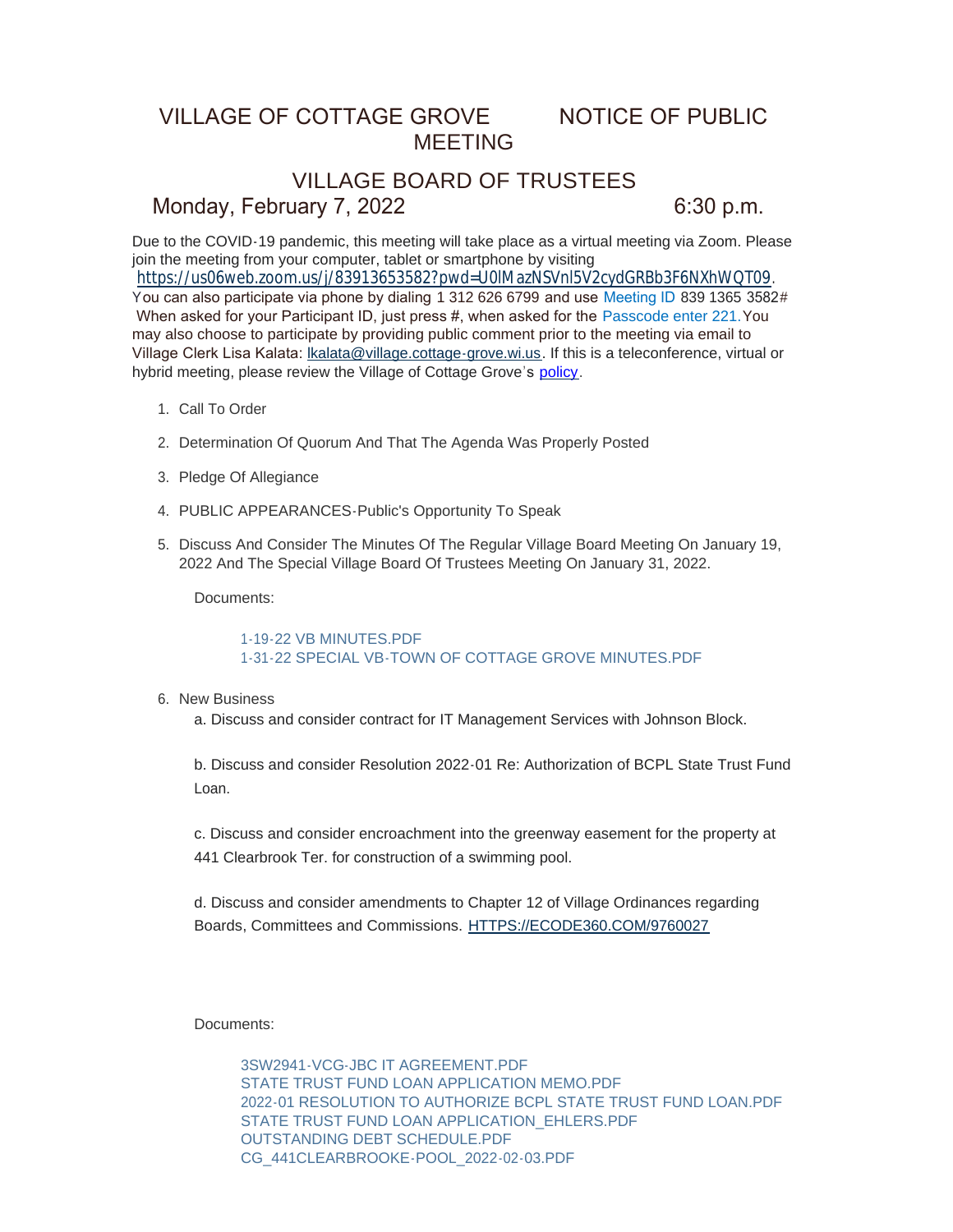[FARWELL\\_441CB-SKETCH.PDF](https://www.vi.cottagegrove.wi.gov/AgendaCenter/ViewFile/Item/9510?fileID=18699) [FARWELL\\_EMAIL\\_2022-02-01.PDF](https://www.vi.cottagegrove.wi.gov/AgendaCenter/ViewFile/Item/9510?fileID=18700) [PROPOSED ORDINANCE AMENDMENTS TO CHAPTER 12 REGARDING](https://www.vi.cottagegrove.wi.gov/AgendaCenter/ViewFile/Item/9510?fileID=18701)  RULES FOR COMMITTEES, COMMISSIONS, AND BOARDS.PDF

- 7. Reports From Village Boards, Commissions & Committees
	- 7.I. Deer-Grove EMS Commission

Documents:

[1-18-2022 DGEMS DISTRICT STUDY PACKET.PDF](https://www.vi.cottagegrove.wi.gov/AgendaCenter/ViewFile/Item/9428?fileID=18512) [1-20-2022 DGEMS COMMISSION PACKET.PDF](https://www.vi.cottagegrove.wi.gov/AgendaCenter/ViewFile/Item/9428?fileID=18513)

7.II. Natvig Landfill Monitoring Review Committee

Documents:

#### [1-24-22 LANDFILL PACKET.PDF](https://www.vi.cottagegrove.wi.gov/AgendaCenter/ViewFile/Item/9433?fileID=18518)

7.III. Joint Fire Department Committee

Documents:

#### [1-24-22 JT FIRE PACKET.PDF](https://www.vi.cottagegrove.wi.gov/AgendaCenter/ViewFile/Item/9458?fileID=18555)

7.IV. Law Enforcement Committee

Documents:

#### [1-25-22 LEC AGENDA.PDF](https://www.vi.cottagegrove.wi.gov/AgendaCenter/ViewFile/Item/9429?fileID=18514)

7.V. Ordinance Review Committee

Documents:

#### [1-26-22 ORDINANCE REVIEW.PDF](https://www.vi.cottagegrove.wi.gov/AgendaCenter/ViewFile/Item/9452?fileID=18551)

7.VI. Public Works & Properties Committee

Documents:

#### [2.1.22 PW AGENDA.PDF](https://www.vi.cottagegrove.wi.gov/AgendaCenter/ViewFile/Item/9461?fileID=18562)

7. VII. Parks, Recreation & Forestry Committee a. Discuss and consider Master Plan for Community Park.

> b. Discuss and consider allowing alcohol in Bakken Park for the 2022 Music in the Grove events.

c. Discuss and consider Sound Amplification permit for the 2022 Music in the Grove events.

Documents: